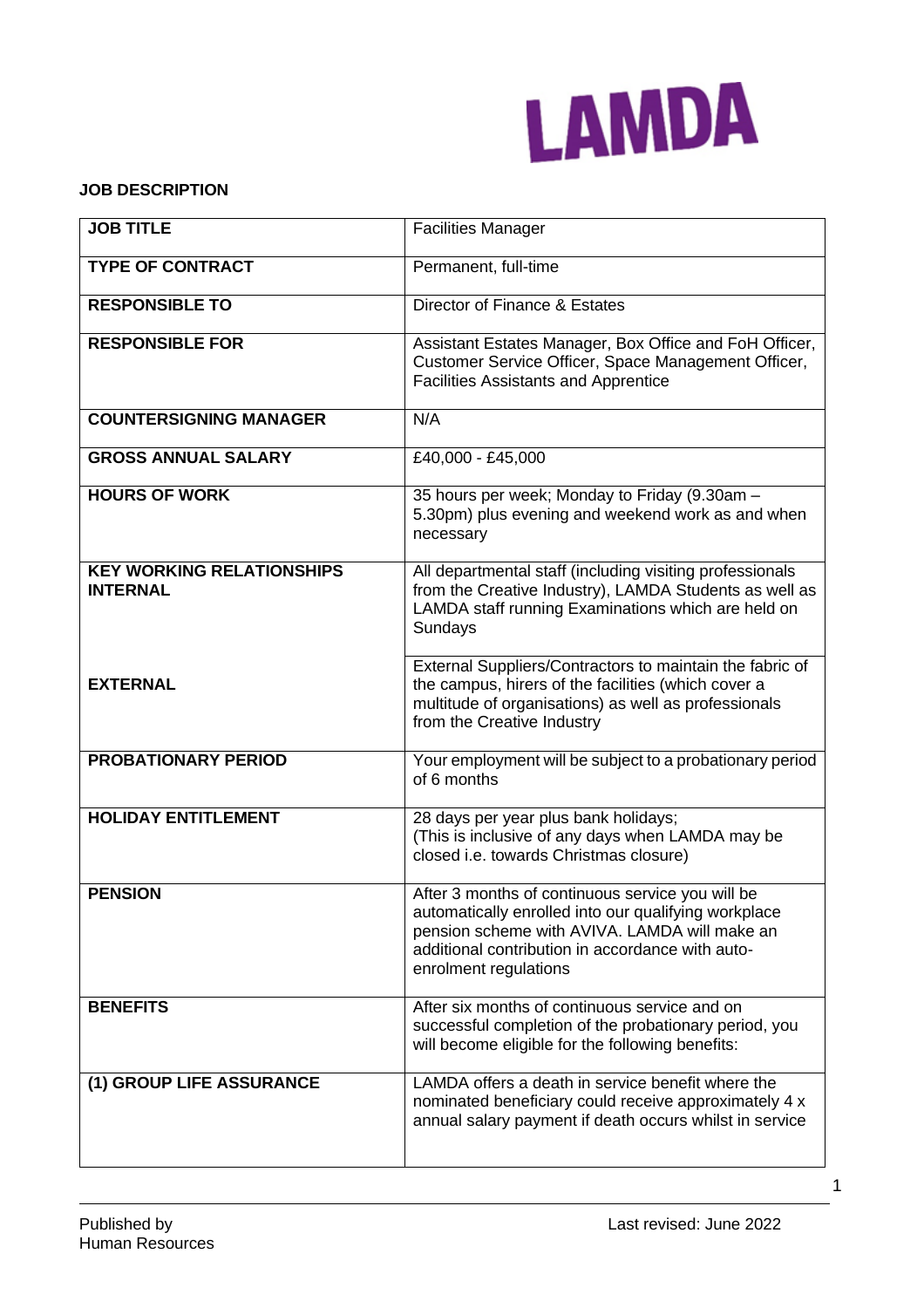| (2) SEASON TICKET LOAN                      | LAMDA offers an interest free loan for the purchase of<br>an annual season ticket                                                                                        |
|---------------------------------------------|--------------------------------------------------------------------------------------------------------------------------------------------------------------------------|
| (3) EMPLOYEE ASSISTANCE<br><b>PROGRAMME</b> | LAMDA offers an employee assistance programme<br>(EAP) which is confidential and easy to access. This<br>service is available to staff 24 hours a day, 7 days a<br>week. |

# **JOB PURPOSE**

This role oversees the operation of the LAMDA building, which combines three theatres together with the teaching facilities. This is a fast paced, customer focused, multifaceted role.

- To be responsible for all aspects of the day-to-day buildings and facilities management across the Academy.
- To drive the sustainability agenda in all aspects of the operation of the facilities, and to be sustainability champion.
- To ensure the whole campus is safe, clean and cared for by the Facilities team, is ready for use and well maintained.
- To schedule and oversee the facilities and fabric of the buildings and grounds and to ensure that the buildings, facilities and site are maintained to a consistently high standard.
- To promote Health, Safety and Wellbeing (physical and mental) to staff, students and visitors.
- To ensure the efficient and effective allocation of space between departments, including the planned timetabling of shared space.
- To be responsible for the effective co-ordination of planned and reactive repair and maintenance of ICT through liaison with third party providers and acting as an interface between staff/students with these providers when necessary. This includes day-to-day management of LAMDA's VOIP system.

### **DUTIES AND RESPONSIBILITIES**

- Work closely with:
	- $\circ$  Senior Management Team; in particular, The Director and Director of Finance and Estates
	- o Assistant Estates Manager
	- o Customer Service Officers
	- o Space Management Officer
	- o Maintenance Supervisor
	- o Box Office and FoH Officer
	- o Facilities Assistants

#### **Facilities Management**

- Act as the 'Building Manager' for all the facilities (Talgarth Road site and the scenic workshop based at London Bridge as well as railway arches at Stamford Book) ensuring statutory compliance as well as responsibility for maintenance and upkeep of buildings, grounds, equipment, plant, fixtures and fittings, working alongside key staff members based in those facilities.
- To ensure that day-to-day requirements in respect of electrical and gas supplies, heating, ventilation, alarm, fire-fighting equipment are maintained.
- Responsible for preparation and delivery of the annual preventative maintenance programme, together with reactive maintenance repairs
- Produce condition reports for the Academy's buildings identifying priorities.
- Ensure orders for supplies and consumables are best value and procured in good time using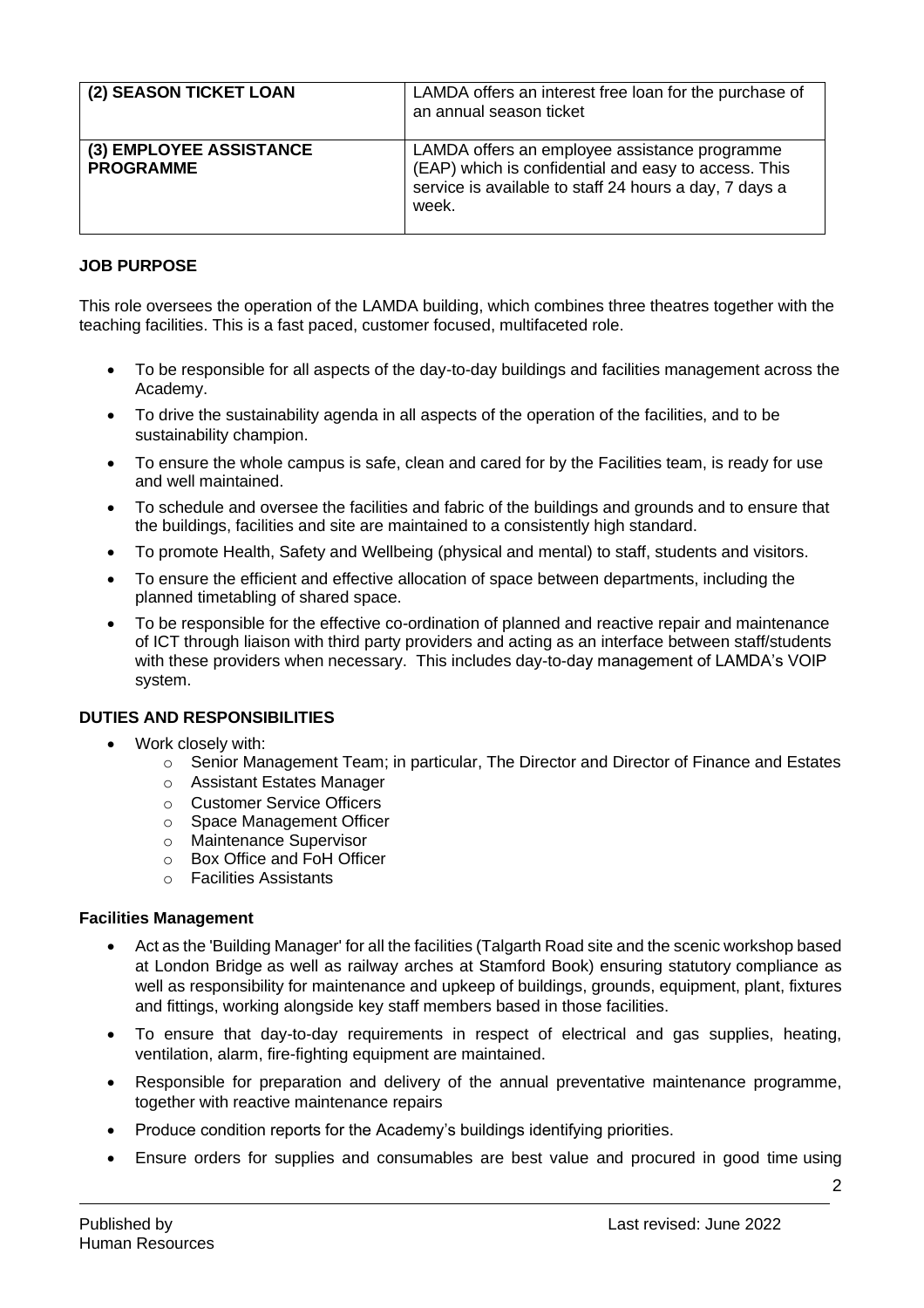framework agreements that are in place via the London Universities Purchasing Consortium.

• To manage all contractors, ensuring that Health and Safety requirements are met, security passes are inspected, performance is monitored and completed work is delivered on time to budget.

### **Health and Safety**

- You will act as the 'Competent Person" for the Academy and take full responsibility for general supervision, control and related documentation, paying particular attention to legislative compliance, including the Health and Safety, Fire safety, welfare of staff, students and teachers, the safety of the Academy's assets and licensing requirements. This includes completing the necessary risk and fire risk assessments.
- Ensure there is a strategy in place for the continuous improvement and development of Mental Health and Wellbeing in LAMDA, which takes account of all staff, students and visitors.
- Take a strategic role to ensure that the ongoing and future needs of the Academy are met in terms of site, facilities and Health & safety.
- Chair the Health and Safety Committee, advising and making recommendations to run the campus more effectively.

# **Fire & Security**

- To lead all aspects of fire and security safety. Ensure that all fire and security systems are regularly maintained and tested with appropriate records kept.
- Ensure that all sites are secure and comply with Safeguarding Regulations.
- Carry out regular checks of fire equipment for damage or expiration, arranging for servicing, repairs and replacements as required.

#### **Space Management**

- To support the business objectives of LAMDA in delivering space as required and in line with the Space Management Policy
- To take on a strategic initiative of measuring the required space for all the departments, performed in terms of teaching, operations, examinations, development & communications, etc. whilst adhering to best practices, including space audits.
- Lead the annual timetabling exercise, ensuring advance planning of detailed timetables for the coming year and their accessibility for students and staff through the exploitation of Celcat timetabling software and other systems.
- Support the Space Management Officer to make day-to-day room change decisions, whilst at the same time improving systems and process to reduce the incidence of such changes, and thereby improve the experience of students, learners, staff, external hire clients and all other users of LAMDA space.
- Chair the Space Management Group.

### **Customer Service Desk**

• To ensure that the Service Desk is operational between 08:00 & 20:00 (and, exceptionally, outside these times for special events) and that it operates effectively and efficiently and is responsible for all business support requests e.g. absences, access control, building faults, directions, equipment distribution and support, general configurations, guest welcoming, printing and printers, room bookings, room changes, room layouts and furniture, room support, teaching equipment, welfare **facilities** 

### **ICT**

• Provide a day-to-day link to ICT service providers, ensuring that any issues with systems are communicated to students and staff as necessary.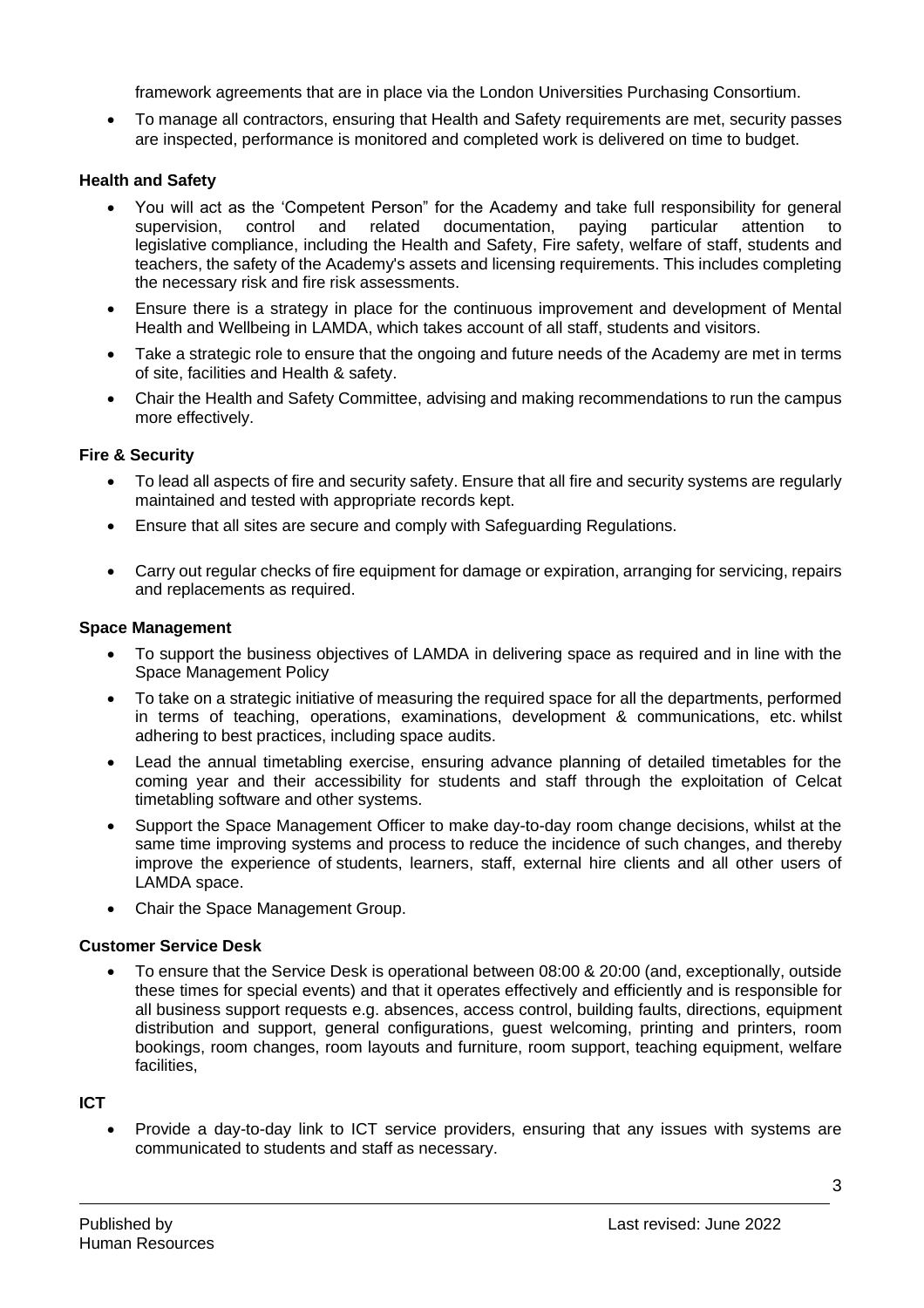- Manage ICT and copier (MFP) contracts
- Configure the VOIP system and allocate numbers and devices in accordance with Academy priorities.

# **Events, Hospitality and Front of House**

- To support the Box Office and FoH Officer in the delivery of exceptional service to all customers
- To coordinate all LAMDA events to ensure they run efficiently and effectively. To oversee external hirers of LAMDA space, and lead on income generation.

#### **Budget Management**

• Proactive management of all premises and utilities budgets

#### **Line Management**

- To line manage and oversee:
	- o Assistant Estates Manager, Customer Service Officers and Facilities Assistants to provide guidance and support both in their day to day work and in their longer-term career development.
	- $\circ$  Space Management Officer, providing help and support through the annual timetabling process as well as the management of day-to-day changes and requests.

#### **Other**

- Up keep of risk register for LAMDA
- Oversee up keep of first aid register
- To undertake any other duties that may reasonably be requested by the Director of Finance & Estates

*This job description reflects the present requirements of the post and should not be seen as an exhaustive list of responsibilities. Duties and responsibilities may develop and change in consultation with line management.*

*The successful applicant will be required to go through a DBS 'Enhanced Disclosure' check. Expenses will be met by the Academy.*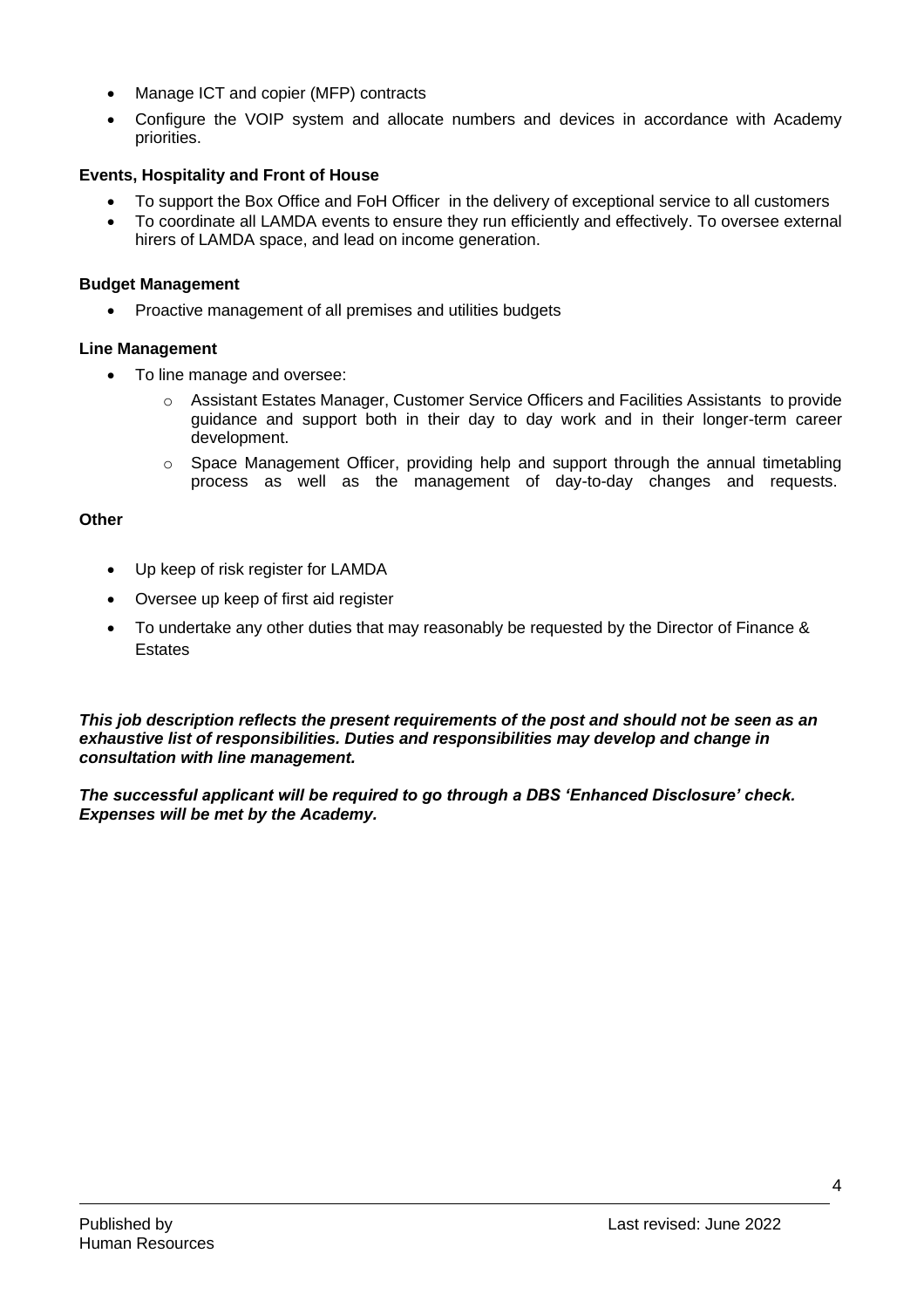## **PERSON SPECIFICATION**

|                             | <b>ESSENTIAL</b>                                                                                                                                                                                                                                                                                                                                                                                                                                                                                                                                                                                                                                                                                                                                                                              | <b>DESIRABLE</b>                                                                                                                                       | <b>METHOD OF</b><br><b>ASSESSMENT</b>    |
|-----------------------------|-----------------------------------------------------------------------------------------------------------------------------------------------------------------------------------------------------------------------------------------------------------------------------------------------------------------------------------------------------------------------------------------------------------------------------------------------------------------------------------------------------------------------------------------------------------------------------------------------------------------------------------------------------------------------------------------------------------------------------------------------------------------------------------------------|--------------------------------------------------------------------------------------------------------------------------------------------------------|------------------------------------------|
| SKILLS/<br><b>ABILITIES</b> | Proactive approach to ensuring<br>team operates efficiently and<br>effectively, being able to<br>demonstrate a strong customer<br>service focus and instilling an<br>ethos within the Facilities team<br>Sensitive to all staff and<br>students including all visitors so<br>everyone is treated equally and<br>fairly<br>Ability to communicate to all<br>levels of the business and<br>contractors<br>Ability to communicate new<br>ideas in a manner appropriate to<br>the audience<br>The ability to manage workload<br>to ensure deadlines are<br>consistently met<br>Ability to delegate<br>Ability to deal with<br>contentious/difficult situations<br>that may arise<br>Strong leadership and team<br>management skills with the<br>ability to motivate and develop<br>the department | Strong organisational<br>and negotiation skills<br>Good IT skills such as<br>word processing,<br>knowledge of<br>spreadsheet<br>applications and email | <b>CV/Covering</b><br>letter / Interview |
| <b>KNOWLEDGE</b>            | To have some experience of<br>working with a timetabling<br>system and room booking<br>system, security (access)<br>system, ticketing (jobs) system<br>Good working knowledge and in<br>depth understanding of Health &<br>Safety requirements within a<br>work place setting, including<br>knowledge of undertaking and<br>actioning risk assessments<br>Effective line management and<br>resource management                                                                                                                                                                                                                                                                                                                                                                                | <b>Experience of Estate</b><br>data returns to the OfS                                                                                                 | CV / Covering<br>letter / Interview      |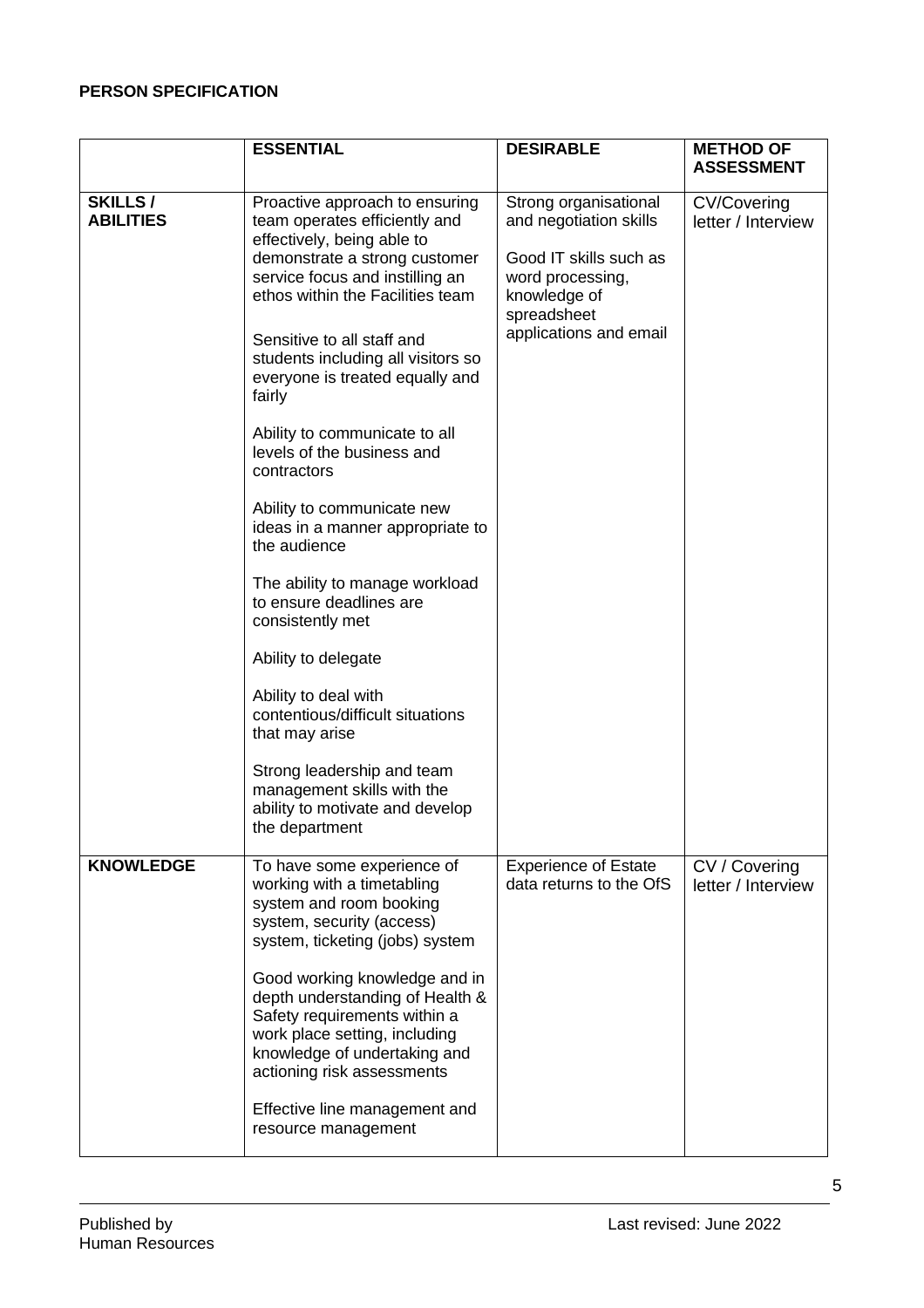|                       | <b>ESSENTIAL</b>                                                                                                       | <b>DESIRABLE</b>                                                                                                              | <b>METHOD OF</b><br><b>ASSESSMENT</b>  |
|-----------------------|------------------------------------------------------------------------------------------------------------------------|-------------------------------------------------------------------------------------------------------------------------------|----------------------------------------|
| <b>EXPERIENCE</b>     | Understand quickly what the<br>requirements are for setting up a<br>space for internal/external use                    | Experience of working<br>in the higher education/<br>charitable/ not for profit<br>sector                                     | CV / Covering<br>letter / Interview    |
|                       | Previous experience in a<br>management role with proven<br>levels of competence in facilities<br>management            | Experience of running<br>an arts venue                                                                                        |                                        |
|                       | Experience of managing a team<br>of employees with varying roles<br>and responsibilities                               |                                                                                                                               |                                        |
|                       | Experience of planning and<br>managing a budget                                                                        |                                                                                                                               |                                        |
|                       | Experience of managing<br>external contractors                                                                         |                                                                                                                               |                                        |
|                       | Experience of the management<br>of services with a strong<br>customer focus                                            |                                                                                                                               |                                        |
| <b>QUALIFICATIONS</b> | You must possess a first aid<br>certification                                                                          | Facilities management<br>qualifications                                                                                       | Certificates<br>(if applicable)        |
|                       | Full understanding of COSHH<br>regulations                                                                             |                                                                                                                               |                                        |
|                       | Fire warden / marshal<br>certification                                                                                 |                                                                                                                               |                                        |
| <b>QUALITIES</b>      | Resourcefulness                                                                                                        | An interest in the arts                                                                                                       | <b>CV/Covering</b><br>letter/Interview |
|                       | Empathy with and commitment<br>to the aims and ethos of the<br>Academy                                                 | Have or willing to be<br>adaptable, such as<br>being the "Stage-Door<br>Keeper" with some                                     |                                        |
|                       | Self-motivated, flexible and<br>adaptive working approach and<br>commitment to achieving the<br>very highest standards | knowledge of what this<br>role will require and be<br>comfortable with<br>training their team to<br>take on new<br>challenges |                                        |
|                       | You should also have a<br>customer focused approach                                                                    |                                                                                                                               |                                        |
|                       | Proven ability to plan, organise<br>and prioritise your work                                                           |                                                                                                                               |                                        |